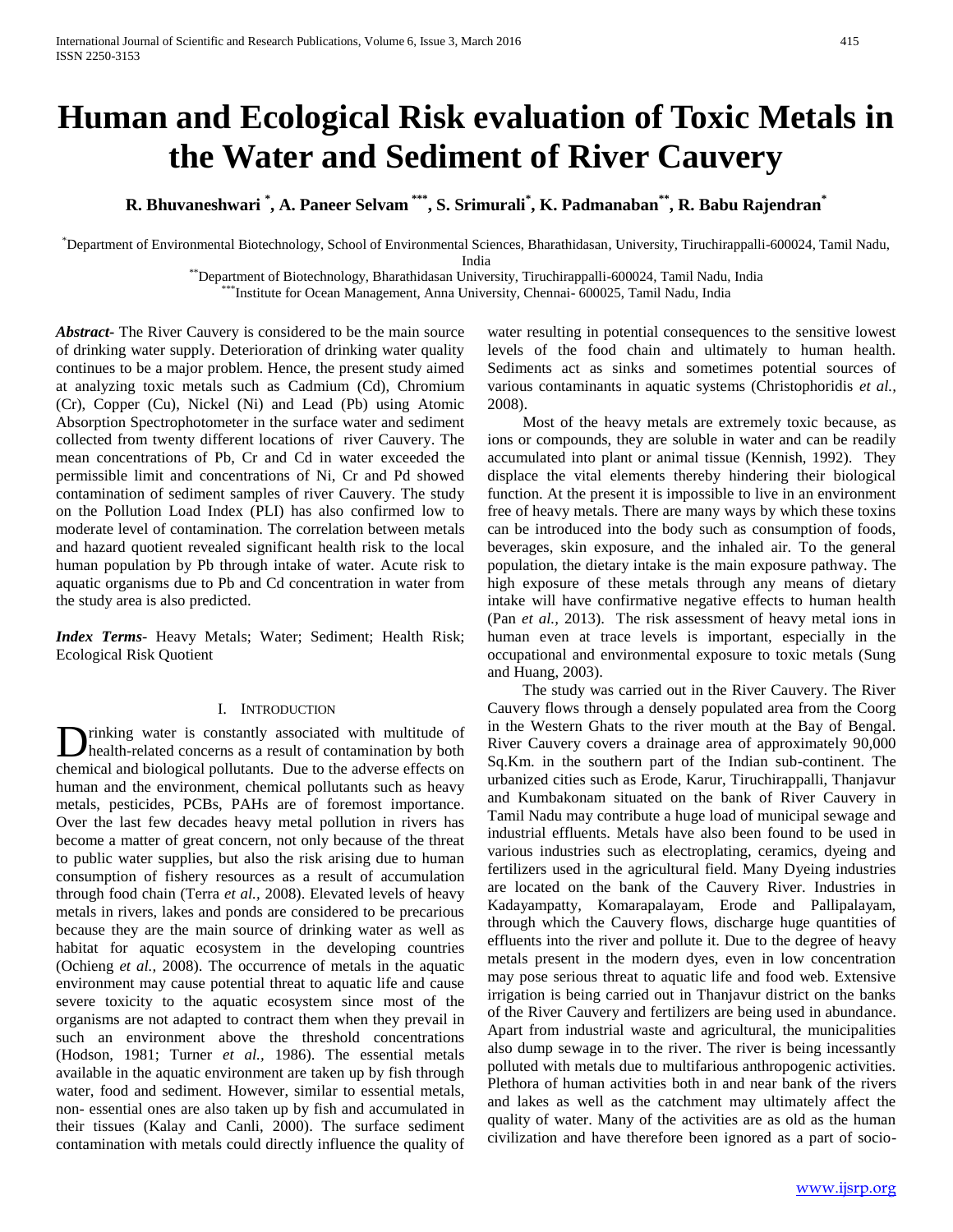cultural milieu of the human society. Numbers of studies have been done on trace element concentrations from various aquatic ecosystems (An and Kampbell*,* 2003; Chandrasekar *et al.,* 2003; Karadede *et al.,* 2004; Mendil *et al.,* 2006; Yang *et al.,* 2007). However, during the past few decades, these activities have become intensive resulting in serious impacts on human health. Hence, the present study aimed at assessing heavy metals in water and sediment of River Cauvery and risk caused to the local human population and resident aquatic organisms through water.

#### II. MATERIALS AND METHODS

 Using high density polyethylene plastic containers (1L capacity) pre-rinsed with nitric acid, water samples were collected from twenty locations in the River Cauvery (Figure 1). The surface sediments were collected using Van veen grab and stored in clean polyethylene bags. The water samples were preserved immediately after sampling by acidifying with 1.5 ml concentrated nitric acid and transported to the laboratory using ice boxes. In the laboratory, water and sediment were stored at 4ºC



**Figure 1: Map showing sampling locations in River Cauvery**

 The water samples were taken as such for the extraction. Heavy metal extraction in water was done by USEPA method 3010 A. The sediment samples were dried in hot air oven at 120°C. After complete drying, it was grounded and sieved for fine fraction in a sieve (mesh size 63µm). USEPA method 3050B was followed for extraction of metals from sediment.

 Atomic Absorption Spectrophotometer (Perkin Elmer AA 800) with hollow cathode lamp was used for the analysis of Ni, Cr & Cu and Graphite Furnace with Electrodeless discharge lamp and flame mode was used for Pb and Cd. The position of the monochromator, proper slit width and cathode current was optimized. Air-acetylene is used as fuel and flow rate is maintained at 4L/min, using a heat combustion value of 1450 BTU per cubic feet. The heat given off would be approximately 12,300 BTU per hour and the temperature of the flame is about 2300°C. Appropriate standards at different concentrations of each element was aspirated and analyzed to obtain a linear graph. The samples were then aspirated and the concentration of each element was determined directly. Duplicates were also simultaneously carried out. Blanks were analyzed for all types of samples. The precision of the sample preparation was checked using Certified Reference Materials (CRMs) spiked with concentration of metals. The calibration standard was checked at the beginning and end of the analysis for each group of samples to ascertain that instrument calibration had not drifted.

 The health risk of metals through drinking water from River Cauvery was assessed. The measured concentration of heavy metals in water from the River Cauvery was taken for calculating the risk.

$$
\text{Hazard Quotient} = \begin{array}{c} \text{C}_{\text{w}} \times \text{IR}_{\text{w}} \times \text{EF} \times \text{ED} \\ \text{---} \\ \text{RfD} \times \text{BW} \times \text{AT} \end{array} \times 10^{-3}
$$

Where,  $C_w$  concentration in water;  $IR_w$  - daily water ingestion rate (Adult:  $95<sup>th</sup>$  percentile – 2 L/day:  $50<sup>th</sup>$  percentile -1.4 L/day; Child:  $95<sup>th</sup>$  percentile – 1.08 L/day:  $50<sup>th</sup>$  percentile – 0.38 L/day); EF - exposure frequency (365 days/year); ED exposure duration (70 years), equivalent to average life time; RfD - oral reference dose (mg/kg/day); BW- body weight (adult - 70 kg; child – 30 kg); AT - average exposure time (noncancer risk- 30 years x 365 days/year); and  $10^{-3}$  the unit conversion factor.

 The measured environmental concentrations (MEC) of metals were used for assessing ecological risk quotient (ErQ). Effective concentration ( $EC_{50}$ ) or Lethal concentration ( $LC_{50}$ ) values were used for the calculation of the PNEC [PNEC =  $(LC_{50})$ or  $EC_{50}$ / assessment factor]. To overcome the uncertainty from the extrapolation from single species toxicity to ecosystem toxicity (including interactions between toxicants) PNEC values were calculated by dividing the lowest short term  $L(E)C_{50}$ (lethal/effect median) of the most of the sensitive species by an appropriate assessment factor.

Ecological Risk Quotient  $(ErQ) = MEC/ PNEC$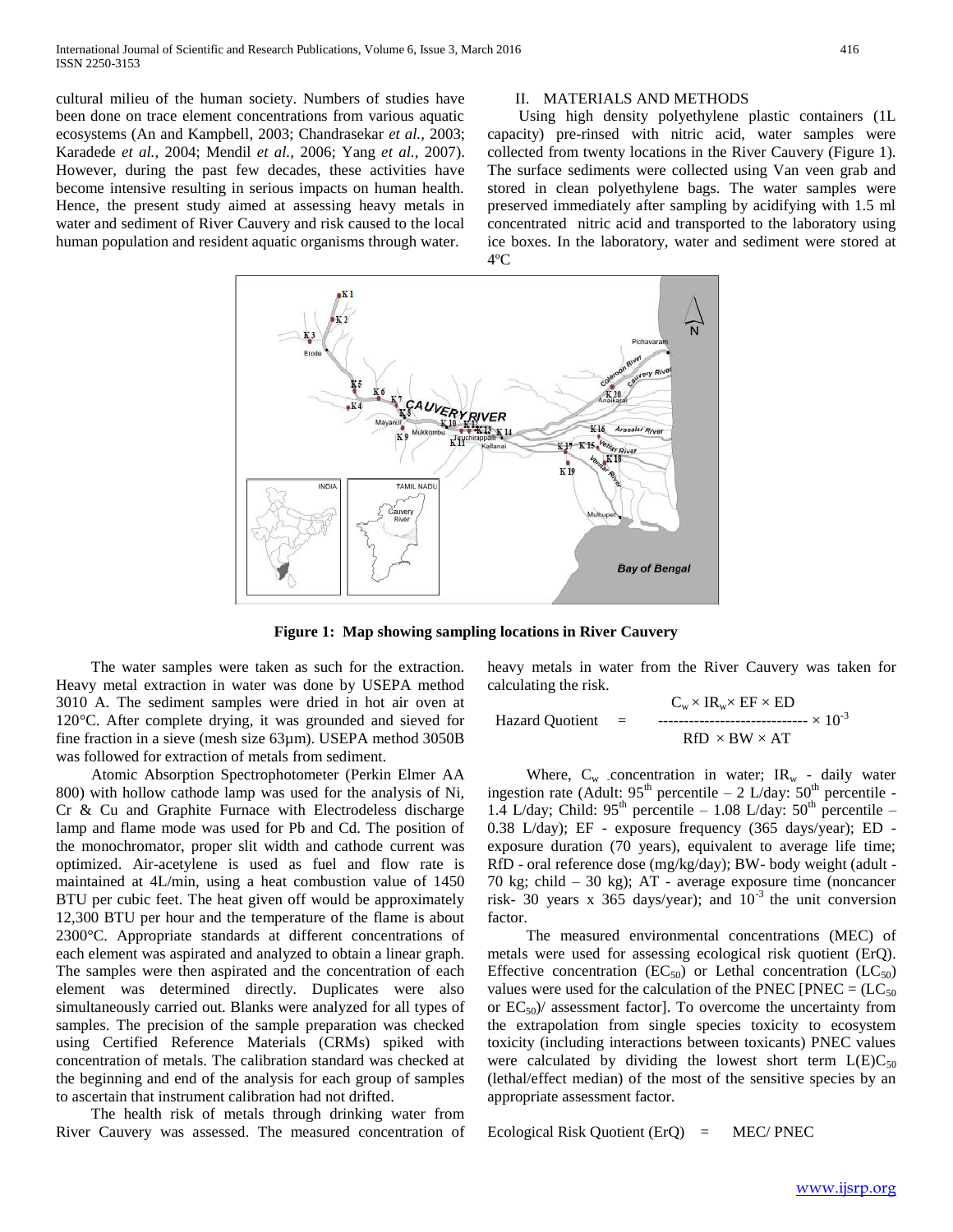The assessment factor addresses a number of uncertainties such as (i) Interspecies variation (biological variance), (ii) Shortterm to long-term toxicity extrapolation (iii) Laboratory data to field extrapolation. Assessment factor of 1000 is assigned if at least one short-term L(E)C50 from each of three trophic levels of the base-set (fish, *Daphnia* and algae), 100 if one long-term NOEC (either fish or *Daphnia*), 50 if two long-term NOECs from species representing two trophic levels (fish and/or Daphnia and/or algae) and 10 is assigned for Long-term NOECs from at least three species (normally fish, *Daphnia* and algae) representing three trophic levels are available (CEC, 1996).

## III. RESULTS AND DISCUSSION

 The mean and range of Cadmium (Cd), Chromium (Cr), Copper (Cu), Nickel (Ni) and Lead (Pb) in water samples from River Cauvery were represented in Figure 2. The metals were found to be in the order of Pb> Cr> Ni> Cd in River Cauvery. Cu was below detection limit in the water samples. The mean concentration of Pb in water samples of River Cauvery was 0.12 mg/L. Generally, the concentrations of Pb in the surface water will be typically low but levels may increase after alkaline sewage mixes with the surface water (Rahbar *et al.,* 2002). Lead solubility is principally controlled by  $PbCO<sub>3</sub>$  hence highly alkaline waters can have higher Pb concentrations (Hem, 1989). The mean concentration of Pb in this study is higher than the Pb in South Channel (0.005 mg/L) of Salado River Basin, Argentina (Gagneten *et al.,* 2007) and To Lich River, Vietnam (0.002 mg/L; Kikuchi *et al.,* 2009). Based on the drinking water standards (Table I) of World Health Organization (WHO) and Bureau of Indian Standards (BIS) our results showed the

contamination of surface water with Pb. The chromium levels in the present study ranged from 0.001 to 0.034 mg/L in River Cauvery. Comparable level of Cr was also reported in Asa river, Nigeria (0.04 mg/L: Eletta, 2007). The mean concentration of Cr (0.02 mg/L) in Cauvery River is below the WHO and BIS permissible values for drinking water quality. But the level is slightly higher than the Criterion maximum concentration (CMC) and Criterion continuous concentration (CCC) of USEPA (Table I). The concentration of Ni ranged from 0.006 - 0.024 mg/L with an average concentration of 0.011 mg/L was observed. Sources of Ni in water include effluents and sludge from sewage treatment plants. Industries like ceramics, steel and alloys, electroplating, and refractory are also the contributors of Ni to surface/ground water. The mean concentrations are less compared to earlier reports in Indian rivers like river Ganges at West Bengal (0.038 mg/L: Kar *et al.,* 2007); streams near Ranipet industrial area, Tamil Nadu (0.04 mg/L: Gowd and Govil, 2008) and also substantially below the drinking water quality guidelines of WHO and BIS and freshwater quality criteria of USEPA (Table I). The concentration of Cd varied from BDL to 0.006 mg/L in the River Cauvery, it has both natural and anthropogenic sources. Cadmium is a relatively mobile element. Environmental levels are greatly enhanced by the industrial operations as Cd is commonly used as pigment in paint, plastics, ceramics and glass manufacture (Gowd and Govil, 2008). Mean concentration in River Cauvery is comparable to the Indian river, Florida, USA (0.006 mg/L: Trocine and Trefry, 1996) and Madanzhe river, South Africa (0.005 mg/L: Okonkwo and Mothiba, 2005). It is apparent from the present study that the concentrations may be due to the multifarious anthropogenic activities along the course of the River Cauvery.

 **Table I: Acceptable level (mg/L) of some heavy metals in natural waters** 

| Limit                     | C <sub>d</sub> | $C_{r}$   | Ni        | Pb    |
|---------------------------|----------------|-----------|-----------|-------|
| <b>MPL</b>                | 0.003          | 0.05      | 0.02      | 0.01  |
| TC.                       | 0.01           | 0.05      | 0.05      | 0.1   |
| <b>BIS</b>                | 0.01           | 0.05      | <b>NA</b> | 0.05  |
| WA                        | 0.001          | <b>NA</b> | <b>NA</b> | 0.04  |
| <b>Freshwater Quality</b> |                |           |           |       |
| <b>Criteria</b>           |                |           |           |       |
| <b>CMC</b>                | 0.002          | 0.016     | 0.47      | 0.07  |
| <b>CCC</b>                | 0.0003         | 0.011     | 0.052     | 0.003 |
| <b>This Study</b>         |                |           |           |       |
| <b>River Cauvery</b>      |                |           |           |       |
| (Mean)                    | 0.003          | 0.02      | 0.011     | 0.12  |
|                           |                |           |           |       |

MPL- Maximum permissible Limit in drinking water (WHO, 2004); TC- Threshold concentration for aquatic life tolerance (safe for most fishes) (Burrel, 1974); BIS-Bureau of Indian Standards (BIS, 1991); WA - World Average of trace elements in unpolluted rivers; CMC - Criterion maximum concentration (USEPA, 2006); CCC- Criterion continuous concentration (USEPA, 2006); NA- Not available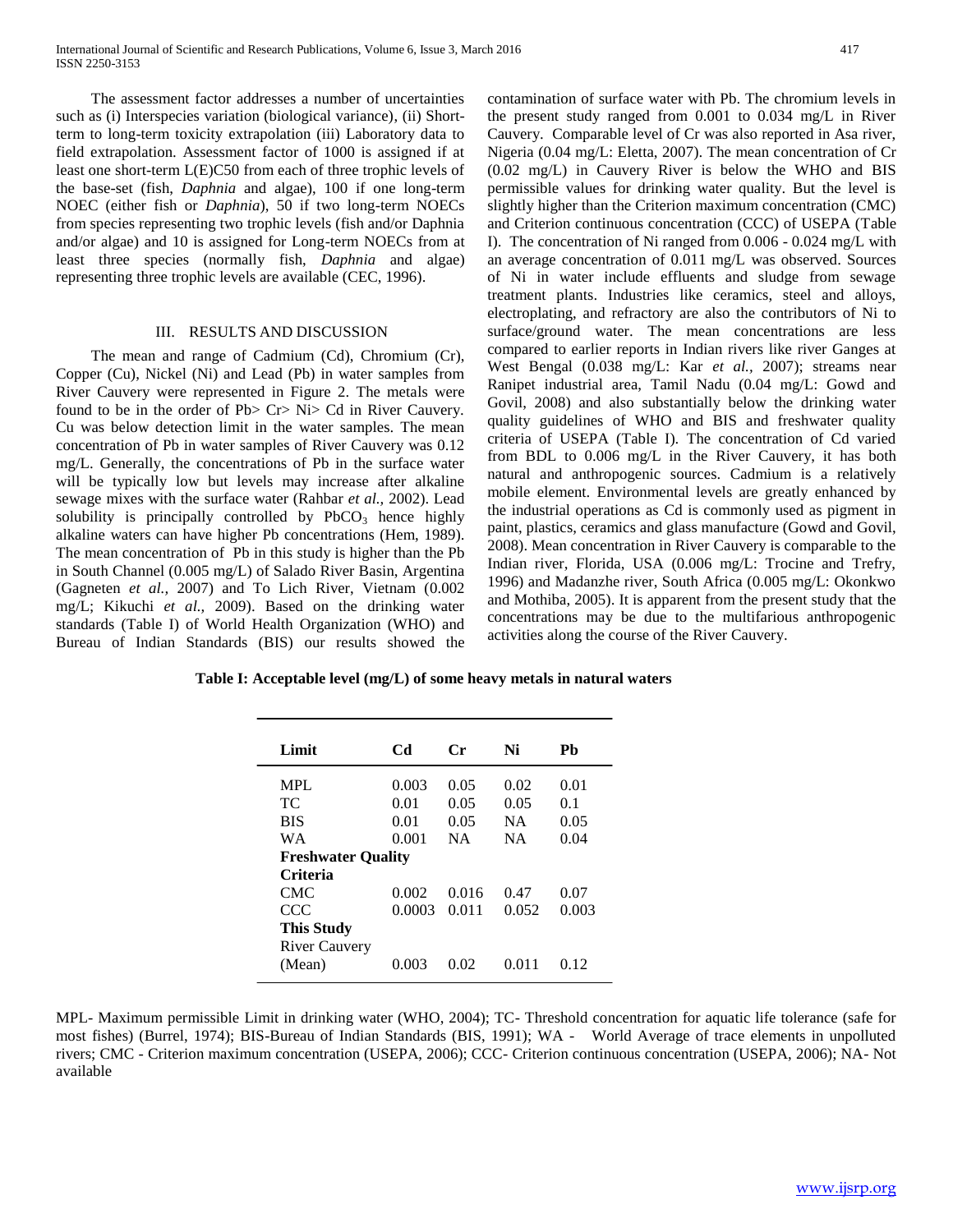

 **Figure 2: Metal concentrations and its variations in water samples from River Cauvery**

The mean and the range of metals in the surface sediment of River Cauvery were represented in Figure 3. Cd was below detection limit in all the locations of River Cauvery. Similar to the present investigation Mwamburi (2003) also observed the presence of Cd in water and its absence in sediment. The order of metals in the surface sediment in the river was  $Cr > Ni > Cu > Pb$ . In aquatic system, metals are transported or settled on the surface of suspended sediments or particulate matter. Because of their

strong affinity to particles, metals tend to get accumulated as suspended matter or settled immediately on bottom sediments. Among the metals, Pb is least mobile and 90% is present mainly in the residual fraction (Routh and Ikramuddin, 1996; Morillo *et al.,* 2002). The mean concentration of Pb in River Cauvery (14 mg/Kg) is about 5 fold greater than the level reported in the upstream of the same river (Abida *et al.,* 2009) but less compared to ISQG standards TEL (Threshold Effect Level) and PEL (Probable Effect Level).

 The range of Cr observed in the sediment samples of River Cauvery was 28 -145 mg/Kg which is on par with the concentration reported in the River Ganges, India (121 -200 mg/Kg: Singh *et al.,* 2003) but several folds higher compared to upstream of the river Cauvery in Karnataka, India (BDL -18.24 mg/Kg: Abida *et al.,* 2009). According to Canadian Sediment Quality Guidelines, the threshold effect level (TEL) of chromium is 37.3 mg/Kg and Probable Effect Level (PEL) is 90 mg/Kg. The mean concentration of Cr in River Cauvery is found to be exceeding the TEL (Table II), indicating the possibility of adverse effects. In river and lakes, chromium will absorb to the sediment and become immobile. Only a small part of the chromium will eventually dissolve and ends up in water (Gowd & Govil, 2008). In compliance with this statement the present investigation showed higher levels of Cr in sediment than in water. The mean concentration of Ni in River Cauvery was 17 mg/Kg.

| Ni                                    | Cr        | Cu        | Pb        |  |  |  |  |
|---------------------------------------|-----------|-----------|-----------|--|--|--|--|
|                                       |           |           |           |  |  |  |  |
| 26                                    | 73        | 56        | 18        |  |  |  |  |
| <b>NA</b>                             | <b>NA</b> | 33        | 19        |  |  |  |  |
| Limits                                |           |           |           |  |  |  |  |
| NA                                    | 37.3      | 35.7      | 35        |  |  |  |  |
| <b>NA</b>                             | 90        | 197       | 91.3      |  |  |  |  |
| 20                                    | 22        | 34        | 15        |  |  |  |  |
| <b>US EPAToxicity classifications</b> |           |           |           |  |  |  |  |
| $<$ 20                                | NA        | <25       | $<$ 40    |  |  |  |  |
| $20 - 50$                             | <b>NA</b> | $25 - 50$ | $40 - 60$ |  |  |  |  |
| >50                                   | <b>NA</b> | >50       | >60       |  |  |  |  |
| <b>NOAA</b>                           |           |           |           |  |  |  |  |
| 20.9                                  | <b>NA</b> | 34        | 46.7      |  |  |  |  |
| 51.6                                  | NA.       | 270       | 218       |  |  |  |  |
| <b>This Study</b>                     |           |           |           |  |  |  |  |
| 16.7                                  | 58.5      | 22.7      | 13.9      |  |  |  |  |
|                                       |           |           |           |  |  |  |  |

**Table II: Comparison of results with recommended trace element standards in sediment (mg/Kg)**

BV - Background Values of metals in India (Chandrasekhar *et al.,* 2003); US - Unpolluted Sediment (Kumar *et al.,* 2010); ISQG - Interim Sediment Quality Guidelines (CCME, 2002); TEL- Threshold Effect Level & PEL - Probable Effect Level; PL - Permissible Limit (Chandrasekhar *et al.,* 2003); ERL - Effects low range; ERM - Effects mean range; NA - Not available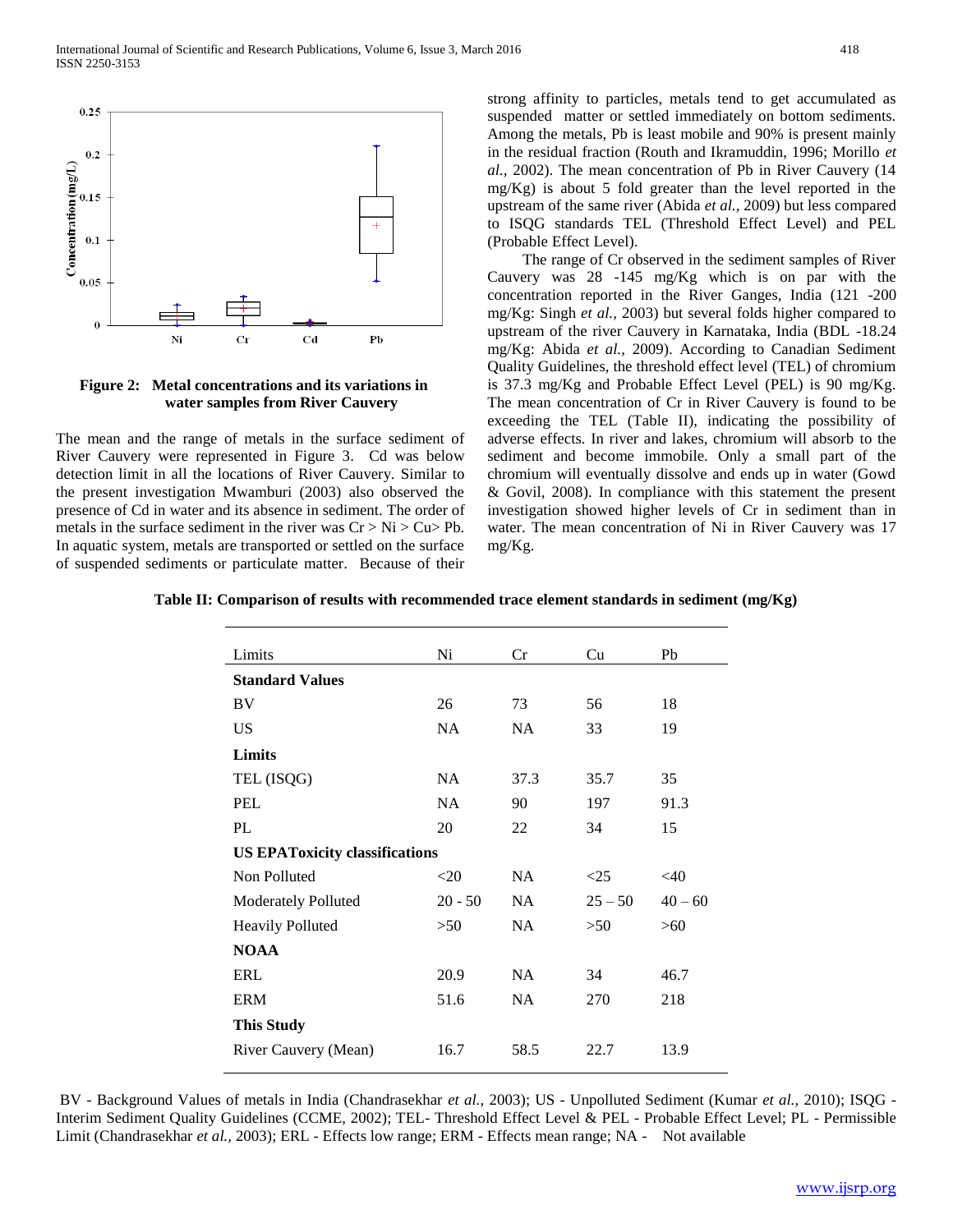The concentration is few folds higher than the New Calabar River, Nigeria (3.2 mg/Kg: Horsfall & Spiff, 2001). The concentration of Ni in river Cauvery ranged from 3.4 to 26.3 mg/Kg (Fig. 3). The Ni in the present investigation is over the range reported by Abida et al. (2009) (0.05 – 5.25 mg/Kg) in the upstream of River Cauvery. The Cu concentration in river Cauvery ranged from 0.7 to 164 mg/Kg and greater than the earlier reports in Ganges river at Kanpur, India  $(15 - 17 \text{ mg/kg})$ : Beg & Ali, 2008) and ponds in the eastern Kolkata India  $(27 - 64)$ mg/Kg: Kumar *et al.,* 2010). The mean Cu concentration (22.7 mg/Kg) in the river Cauvery is several folds in excess of earlier reports by Abida et al. (2009) from upstream of the river (0.56 mg/Kg) and below TEL and PEL (Table II) suggesting less or no risk to the aquatic organisms.



**Figure 3: Metal concentrations and its variations in sediment samples from River Cauvery**

 Contamination factor (CF) is defined as the ratio of observed concentration of metal over background value of the trace element in sediment, and calculated using following formula;

$$
CF =
$$
\n
$$
CF =
$$
\n
$$
3DF =
$$
\n
$$
3DF =
$$
\n
$$
3DF =
$$
\n
$$
3DF =
$$
\n
$$
3DF =
$$
\n
$$
3DF =
$$
\n
$$
3DF =
$$
\n
$$
3DF =
$$
\n
$$
3DF =
$$
\n
$$
3DF =
$$
\n
$$
3DF =
$$
\n
$$
3DF =
$$
\n
$$
3DF =
$$
\n
$$
3DF =
$$
\n
$$
3DF =
$$
\n
$$
3DF =
$$
\n
$$
3DF =
$$
\n
$$
3DF =
$$
\n
$$
3DF =
$$
\n
$$
3DF =
$$
\n
$$
3DF =
$$
\n
$$
3DF =
$$
\n
$$
3DF =
$$
\n
$$
3DF =
$$
\n
$$
3DF =
$$
\n
$$
3DF =
$$
\n
$$
3DF =
$$
\n
$$
3DF =
$$
\n
$$
3DF =
$$
\n
$$
3DF =
$$
\n
$$
3DF =
$$
\n
$$
3DF =
$$
\n
$$
3DF =
$$
\n
$$
3DF =
$$
\n
$$
3DF =
$$
\n
$$
3DF =
$$
\n
$$
3DF =
$$
\n
$$
3DF =
$$
\n
$$
3DF =
$$
\n
$$
3DF =
$$
\n
$$
3DF =
$$
\n
$$
3DF =
$$
\n
$$
3DF =
$$
\n
$$
3DF =
$$
\n
$$
3DF =
$$
\n
$$
3DF =
$$
\n
$$
3DF =
$$
\n
$$
3DF =
$$
\n
$$
3DF =
$$
\n
$$
3DF =
$$
\n
$$
3DF =
$$
\n
$$
3DF =
$$
\n
$$
3DF =
$$

 The index for pollution assessment is pollution load index (PLI) is obtained by measuring the elements contents, and deriving contaminating factors by reference to the baseline trace element levels i.e background value of metals in India (Chandrasekhar *et al.,* 2003). Pollution load index (PLI), for a particular site, has been evaluated by the method proposed by Tomlinson et al. (1980). This parameter is expressed as:

$$
PLI = (CF1 \times CF2 \times CF3 \times \dots \dots \dots \times CFn)^{1/n}
$$

here, n is the number of metals,  $CF < 1$  refers to low contamination, CF 1 to 3 means moderate contamination, CF 3 to 6 indicates considerable contamination, and  $CF > 6$  indicates very high contamination (Puyate *et al.,* 2007). The calculated CF values based on background values in India for metals Ni, Cu, Cr and Pb were 0.64, 0.4, 0.8 and 0.77 respectively and the PLI was 0.63. The CF for all metals is less than 1 that implies less

contamination. PLI values  $>1$  would cause health risks to sediment dwellers. In the present investigation PLI values in River Cauvery is slightly greater than 0.5. Even PLI >0.5 would cause at least minimum hazard to the aquatic organisms indicating low to moderate pollution of the river.

 Health risk assessment is a very important tool to evaluate the consequences of human action and also measures the adverse effect to public health (Ukoha *et al.,* 2014). The health risk assessment or the non-cancerous effects of heavy metals due to consumption of water has been calculated for both children and adults. An evaluation of non cancer risk to human health associated with the consumption of drinking water containing metals was undertaken and the results were represented in Figure 4. The average concentration of each metal was applied to evaluate the risk level. The RfD for Ni, Cr, Cd and Pb was 0.02, 0.05, 0.0005 and 0.004 mg/kg/day respectively. The safety range of health risk (hazard quotient) was below unity. The hazard quotient (HQ) resulting from the exposure to Pb was predicted high through drinking water for child and adult 2.5 and 2.3, respectively at 95<sup>th</sup> percentile from River Cauvery. The HQ of Pb in River Cauvery is above unity which indicates that the concentration of Pb in the drinking water in the study area may pose health threat. The hazard quotients of all other metals such as Ni, Cr and Cd are closer to unity suggesting that these pollutants could pose minimum hazard to local residents. The difference in age and exposure conditions might also contribute to risk. The result of the present investigation suggests higher risk to child than adult. Eventhough, the upper bound  $(95<sup>th</sup>)$ percentile) consumption of drinking water is low for a child (1.08  $L/day$ ) than an adult (2  $L/day$ ) based on the body weight it may be a potential health hazard to child. The HQ of Cd (0.003) derived by Wu et al. (2009) in the water from Yangtze river, China for adult at  $95<sup>th</sup>$  percentile was lower than the present study in River Cauvery (0.46). The HQ of Ni for child in this study is well above the HQ (0.0026) observed by Huguet et al. (2009) in Ebro river, Spain.



**Figure 4: Hazard Quotient of metals through drinking water from River Cauvery, India**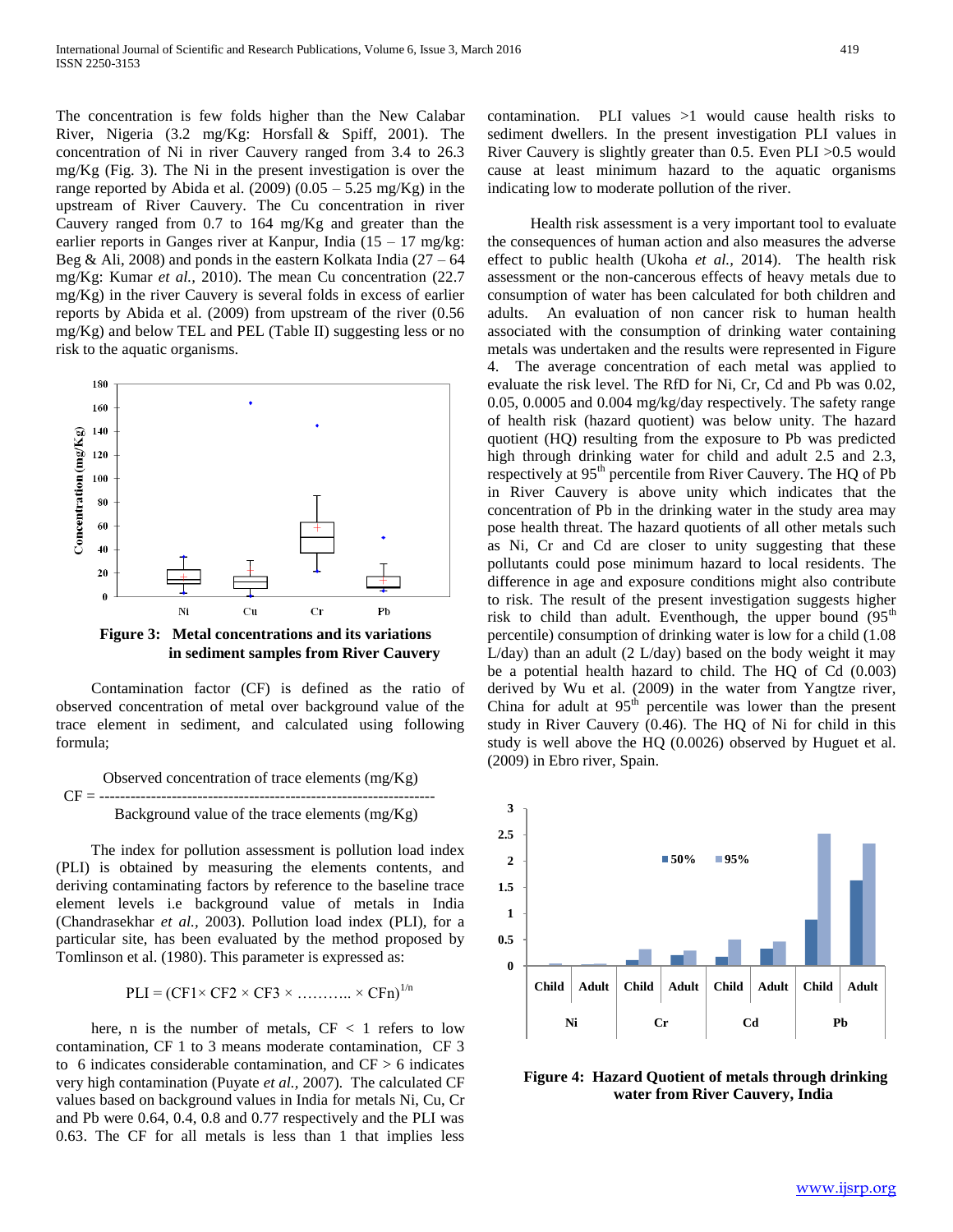Ecological risk quotient (ErQ) was conducted to evaluate the likelihood risk arising from the exposure to heavy metals that adversely affect aquatic organisms. The MEC: PNEC (assessment factor) approach is a generic conservative approach assuming the presence of the most sensitive species. To derive a PNEC using the assessment factor approach, preferably, toxicity data on at least the three selected trophic levels (e.g., algae, crustaceans, and fish) were considered for evaluation of risk to the aquatic environment. The assessment factor is applied to extrapolate from laboratory single-species toxicity test data to multi-species ecosystem effects. The mean concentration of Ni,

Cr, Cd and Pb were used to assess the aquatic toxicity. The ecological risk quotient of all the metals in River Cauvery was greater than unity (Table III). Eventhough, slightly higher than unity the risk quotient of Ni and Cr is considered to be nonacceptable risk. The ErQ of Cd and Pb in River Cauvery implies a severe acute risk to all the three categories (fish, zooplankton and phytoplankton). It has long been recognized that heavy metals in the environment have a particular significance in the eco-toxicology, since they are highly persistent and can be toxic even in traces (Langston, 1990).

| Table III: Ecological Risk Assessment of metals to phytoplankton, zooplankton and fish in River Cauvery |
|---------------------------------------------------------------------------------------------------------|
|                                                                                                         |

|                | <b>Toxicity Levels</b> |                 |                    | PNEC $(\mu g/L)$     |                   |                 |       | Ecological Risk Quotient (ErQ) |                   |                 |       |
|----------------|------------------------|-----------------|--------------------|----------------------|-------------------|-----------------|-------|--------------------------------|-------------------|-----------------|-------|
| Metals         | Phyto<br>plankton      | Zoo<br>plankton | Fish               | Assessment<br>Factor | Phyto<br>plankton | Zoo<br>plankton | Fish  | <b>MEC</b><br>$(\mu g/L)$      | Phyto<br>plankton | Zoo<br>plankton | Fish  |
| C <sub>d</sub> | $8^{**}$               | $14^{**}$       | $2.1***$           | 100                  | 0.08              | 0.14            | 0.02  | 3                              | 37.5              | 21.43           | 150   |
| Pb             | 7940**                 | 4400**          | $10^{**}$          | 50                   | 159               | 88              | 0.2   | 120                            | 0.75              | 1.36            | 600   |
| Ni             | $100^{**}$             | $1000^{**}$     | $50^{**}$<br>10000 | 50                   | 2                 | 20              |       | 19                             | 9.5               | 0.95            | 19    |
| Cr             | $350^{**}$             | $22^{**}$       | $0^{\ast\ast}$     | 10                   | 35                | 2.2             | 10000 | 11                             | 0.31              | 5               | 0.001 |

NA – Not Available; \* - NOEC; \*\* -  $LC_{50}/EC_{50}$ ; MEC-Measured Environmental Concentration

# IV. CONCLUSION

 The mean concentration of Pb, Cr and Cd exceeded the permissible limit and concentration of Pb was found to be far exceeding the permissible limits in the water samples of River Cauvery. The high concentration of metals in water can be gradually accumulated on the sediments and in due course it may get transferred to aquatic organisms. The calculation of the CF and PLI based on background value in India also proved that the sediment of River Cauvery has been polluted from low to moderate. The results of the present study provided useful information to understand the risk to the aquatic ecosystem; also transfer of toxic metals to human through drinking water from the contaminated sites. Based on the findings it can be concluded that regular surveillance and evaluation of metals input into the riverine system from the nearby sources is mandatory to circumvent unfavorable impacts on environment in the future.

## ACKNOWLEDGEMENT

 Our sincere thanks to Dr. R. Ramesh and Mr. Paneer Selvam of Institute for Ocean Management (IOM), Anna University, Chennai – 600 025 for their help in heavy metal analysis using Atomic Absorption Spectrophotometer. We also thank Bharathidasan University for all the support. One of the authors R. Bhuvaneshwari is thankful to Jawaharlal Nehru Memorial Fund for the research fellowship.

#### **REFERENCES**

- [1] Abida B., Ramaiah M., Harikrishna M., Irfanulla K. and Veena K. (2009). Heavy Metal Pollution and Chemical Profile of Cauvery River Water. Journal of Chemistry, 6(1): 47 - 52.
- [2] An Y.J. and Kampbell D.H. (2003). Total, dissolved, and bioavailbale metals at Lake Texoma marinas. Environmental Pollution,122: 253 -259.
- [3] Beg K.R. and Ali S. (2008). Chemical Contaminants and Toxicity of Ganga River Sediment from Up and Down Stream Area at Kanpur. American Journal of Environmental Science, 4(4): 362-366.
- [4] Bureau of Indian Standards (1991). Indian standard drinking water specifications, (IS: 10500), New Delhi. Bureau of Indian Standards.
- [5] Burrel D.C. (1974). Atomic spectrometric analysis of heavy metal pollutants in water. Ann. Arbor. Science Publishers, London, 19 - 29.
- [6] CCME (2002). Canadian Sediment Quality Guidelines for the protection of aquatic life. Summary Tables. Updated 2002. In: Canadian Environmental Quality Guidelines, 1999.
- [7] CEC (1996). Technical guidance in support of the commission directive 93/67/EEC on risk assessment for new substances and the Commission Regulation (EC) No.1488/94 on risk assessment for existing substances. Commission of the European Communities, Brussels, Belgium.
- [8] Chandrasekhar K., Chary N.S., Kamala C.T., Suman Raj D.S. and Sreenivasa Rao, S. (2003). Fractionation studies and bioaccumulation of sediment –bound heavy metals in Kolleru Lake by edible fish. Environmental International, 29: 1001 - 1008.
- [9] Christoforidis A., Stamatis N., Schmieder K. and Tsachalidis, E. (2008). Organochlorine and mercury contamination in fish tissues from the River Nestos, Greece. Chemosphere, 70: 694 - 702.
- [10] Eletta O.A.A. (2007). Determination of some trace metal levels in Asa river using AAS and XRF techniques. International Journal of Physical Science,  $2(3)$ : 56 - 60.
- [11] Food and Agricultural Organisation. (1983). Compilation of legal limits for hazardous substances in fish and fishery products. FAO Fish Circular, 464:  $5 - 100$ .